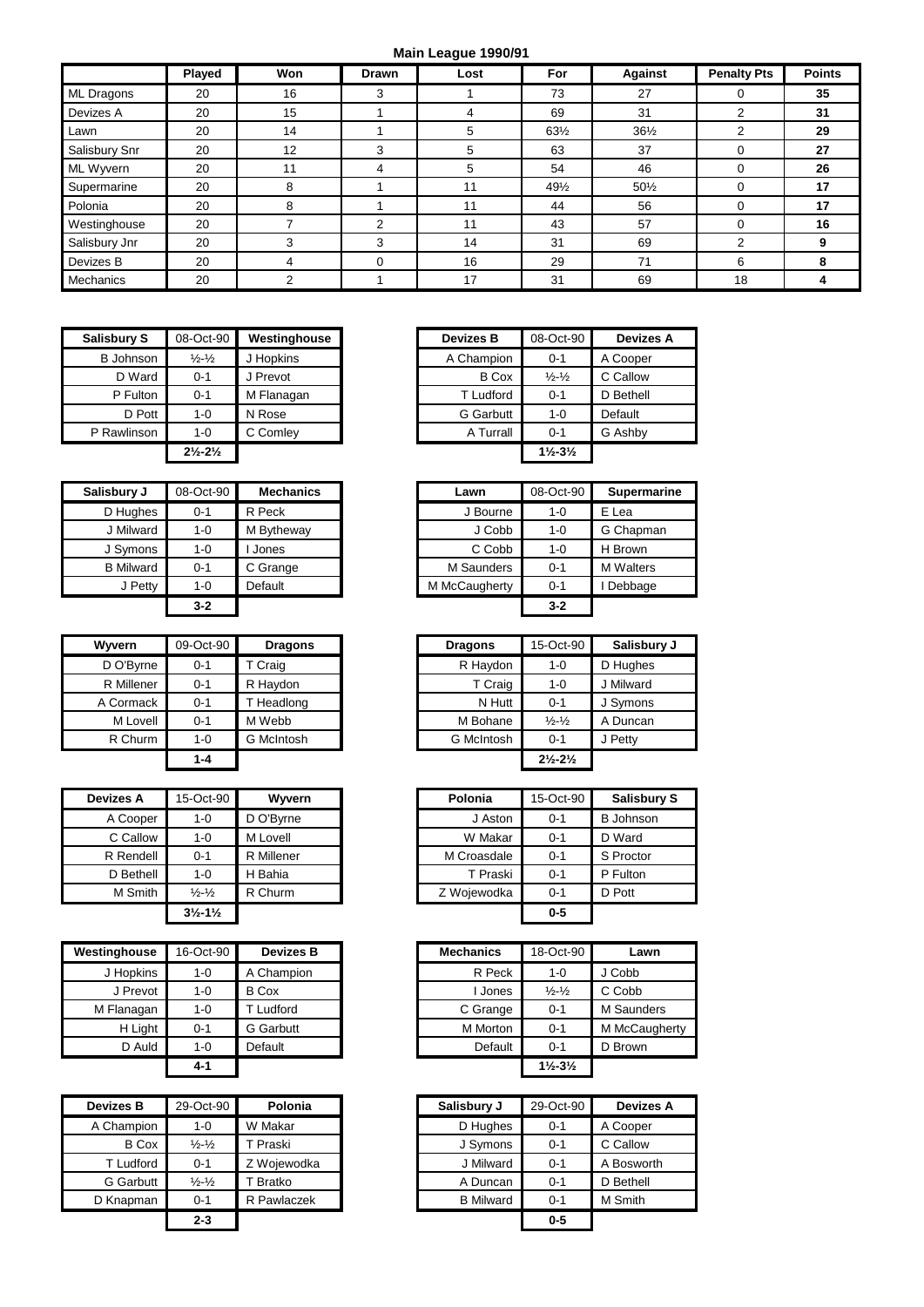| Lawn          | 29-Oct-90                   | <b>Dragons</b> | <b>Supermarine</b> | 30-Oct-90 |  |
|---------------|-----------------------------|----------------|--------------------|-----------|--|
| J Bourne      | $\frac{1}{2} - \frac{1}{2}$ | T Craig        | E Lea              | $1 - 0$   |  |
| J Cobb        | $0 - 1$                     | R Haydon       | G Chapman          | $1 - 0$   |  |
| C Cobb        | $\frac{1}{2} - \frac{1}{2}$ | T Headlong     | H Brown            | $0 - 1$   |  |
| M Saunders    | $0 - 1$                     | M Webb         | <b>M</b> Walters   | $1 - 0$   |  |
| M McCaugherty | $0 - 1$                     | M Bohane       | I Debbage          | $1 - 0$   |  |
|               | $1 - 4$                     |                |                    | $4 - 1$   |  |

| <b>Wyvern</b> | 30-Oct-90                   | Westinghouse | <b>Devizes A</b> | 05-Nov-90                   |           |
|---------------|-----------------------------|--------------|------------------|-----------------------------|-----------|
| D O'Byrne     | $\frac{1}{2} - \frac{1}{2}$ | J Hopkins    | A Cooper         | $\frac{1}{2} - \frac{1}{2}$ | J Bourne  |
| A Cormack     | $\frac{1}{2} - \frac{1}{2}$ | R House      | C Callow         | $\frac{1}{2} - \frac{1}{2}$ | J Cobb    |
| R Millener    | $0 - 1$                     | M Flanagan   | A Bosworth       | $\frac{1}{2} - \frac{1}{2}$ | C Cobb    |
| R Churm       | $1 - 0$                     | R Wortley    | D Bethell        | $\frac{1}{2} - \frac{1}{2}$ | M Saunder |
| M Webb        | $0 - 1$                     | D Auld       | M Smith          | $0 - 1$                     | M McCaug  |
|               | $2 - 3$                     |              |                  | $2 - 3$                     |           |

| Westinghouse | 05-Nov-90 | Salisbury J      | <b>Salisbury S</b> | 05-Nov-90 | <b>Devizes B</b> |
|--------------|-----------|------------------|--------------------|-----------|------------------|
| J Hopkins    | $1 - 0$   | D Hughes         | <b>B</b> Johnson   | $1 - 0$   | A Champion       |
| M Flanagan   | 1-0       | J Symons         | F Cohen            | $1 - 0$   | <b>B</b> Cox     |
| H Light      | 1-0       | J Milward        | D Ward             | $1 - 0$   | Ludford          |
| C Comley     | 1-0       | A Duncan         | P Fulton           | $1 - 0$   | <b>G</b> Garbutt |
| E Varley     | $0 - 1$   | <b>B</b> Milward | D Pott             | $1 - 0$   | S Tan            |
|              | 4-1       |                  |                    | $5-0$     |                  |

| <b>Dragons</b> | 06-Nov-90                     | <b>Supermarine</b> | Polonia     |          | 09-Nov-90                   |
|----------------|-------------------------------|--------------------|-------------|----------|-----------------------------|
| T Headlong     | $\frac{1}{2} - \frac{1}{2}$   | E Lea              |             | J Aston  | $0 - 1$                     |
| R Haydon       | $\frac{1}{2} - \frac{1}{2}$   | G Chapman          |             | W Makar  | $\frac{1}{2} - \frac{1}{2}$ |
| T Craig        | $1 - 0$                       | H Brown            |             | T Praski | $\frac{1}{2} - \frac{1}{2}$ |
| M Webb         | $0 - 1$                       | R Carver           | Z Wojewodka |          | $0 - 1$                     |
| M Bohane       | $\frac{1}{2} - \frac{1}{2}$   | <b>M</b> Walters   |             | T Bratko | $1 - 0$                     |
|                | $2\frac{1}{2} - 2\frac{1}{2}$ |                    |             |          | $2 - 3$                     |

| Wyvern     | 19-Nov-90                    | <b>Salisbury S</b> | Salisbury J      | 19-Nov-90                     | Polo     |
|------------|------------------------------|--------------------|------------------|-------------------------------|----------|
| J Garwell  | $0 - 1$                      | <b>B</b> Johnson   | D Hughes         | $\frac{1}{2} - \frac{1}{2}$   | W Makar  |
| D O'Byrne  | $\frac{1}{2} - \frac{1}{2}$  | F Cohen            | J Milward        | $\frac{1}{2} - \frac{1}{2}$   | J Aston  |
| P Eastwood | $0 - 1$                      | D Ward             | A Duncan         | $\frac{1}{2} - \frac{1}{2}$   | T Praski |
| R Millener | $0 - 1$                      | P Fulton           | <b>B</b> Milward | $1 - 0$                       | T Bratko |
| R Churm    | $0 - 1$                      | D Pott             | J Petty          | $0 - 1$                       | Z Wojew  |
|            | $\frac{1}{2} - 4\frac{1}{2}$ |                    |                  | $2\frac{1}{2} - 2\frac{1}{2}$ |          |

| Lawn          | 19-Nov-90                   | Westinghouse | <b>Supermarine</b> | 20-Nov-90                   | Deviz     |
|---------------|-----------------------------|--------------|--------------------|-----------------------------|-----------|
| J Cobb        | $\frac{1}{2} - \frac{1}{2}$ | J Hopkins    | E Lea              | $0 - 1$                     | A Coope   |
| C Cobb        | $1 - 0$                     | M Flanagan   | G Chapman          | $\frac{1}{2} - \frac{1}{2}$ | A Boswo   |
| M Saunders    | $\frac{1}{2} - \frac{1}{2}$ | R House      | H Brown            | $\frac{1}{2} - \frac{1}{2}$ | D Bethell |
| D Baker       | $1 - 0$                     | E Sheppard   | R Carver           | $1 - 0$                     | G Ashby   |
| M McCaugherty | $1 - 0$                     | N Rose       | <b>M</b> Walters   | $0 - 1$                     | M Smith   |
|               | 4-1                         |              |                    | $2 - 3$                     |           |

| <b>Mechanics</b> | 22-Nov-90                    | <b>Dragons</b> |
|------------------|------------------------------|----------------|
| R Peck           | $0 - 1$                      | R Haydon       |
| M Bytheway       | $0 - 1$                      | T Craig        |
| J Bassinder      | $0 - 1$                      | T Headlong     |
| <b>Jones</b>     | $\frac{1}{2} - \frac{1}{2}$  | M Webb         |
| C Grange         | $0 - 1$                      | M Bohane       |
|                  | $\frac{1}{2} - 4\frac{1}{2}$ |                |

| <b>Supermarine</b> | 30-Oct-90 | <b>Mechanics</b> |
|--------------------|-----------|------------------|
| E Lea              | $1 - 0$   | J Bassinder      |
| G Chapman          | $1 - 0$   | R Peck           |
| H Brown            | $0 - 1$   | Jones            |
| <b>M</b> Walters   | $1 - 0$   | Default          |
| I Debbage          | $1 - 0$   | Default          |
|                    | 4-1       |                  |
|                    |           |                  |

| rvern.     | 30-Oct-90                   | Westinghouse | <b>Devizes A</b> | 05-Nov-90                   | Lawn              |
|------------|-----------------------------|--------------|------------------|-----------------------------|-------------------|
| O'Byrne    | $\frac{1}{2} - \frac{1}{2}$ | J Hopkins    | A Cooper         | $\frac{1}{2} - \frac{1}{2}$ | J Bourne          |
| Cormack    | $\frac{1}{2} - \frac{1}{2}$ | R House      | C Callow         | $\frac{1}{2} - \frac{1}{2}$ | J Cobb            |
| र Millener | $0 - 1$                     | M Flanagan   | A Bosworth       | $\frac{1}{2} - \frac{1}{2}$ | C Cobb            |
| R Churm    | 1-0                         | R Wortley    | D Bethell        | $\frac{1}{2} - \frac{1}{2}$ | <b>M</b> Saunders |
| M Webb     | $0 - 1$                     | D Auld       | M Smith          | $0 - 1$                     | M McCaugherty     |
|            | $2 - 3$                     |              |                  | $2 - 3$                     |                   |
|            |                             |              |                  |                             |                   |

| inghouse  | 05-Nov-90 | Salisbury J      | <b>Salisbury S</b> | 05-Nov-90 | <b>Devizes B</b> |
|-----------|-----------|------------------|--------------------|-----------|------------------|
| J Hopkins | 1-0       | D Hughes         | <b>B</b> Johnson   | $1 - 0$   | A Champion       |
| Flanagan  | $1 - 0$   | J Symons         | F Cohen            | $1 - 0$   | <b>B</b> Cox     |
| H Light   | $1 - 0$   | J Milward        | D Ward             | $1 - 0$   | T Ludford        |
| C Comley  | 1-0       | A Duncan         | P Fulton           | $1 - 0$   | <b>G</b> Garbutt |
| E Varley  | $0 - 1$   | <b>B</b> Milward | D Pott             | $1 - 0$   | S Tan            |
|           | $4 - 1$   |                  |                    | $5-0$     |                  |

| agons    | 06-Nov-90                     | <b>Supermarine</b> |
|----------|-------------------------------|--------------------|
| Headlong | $\frac{1}{2} - \frac{1}{2}$   | E Lea              |
| R Haydon | $\frac{1}{2} - \frac{1}{2}$   | G Chapman          |
| T Craig  | $1 - 0$                       | H Brown            |
| M Webb   | $0 - 1$                       | R Carver           |
| M Bohane | $\frac{1}{2} - \frac{1}{2}$   | <b>M</b> Walters   |
|          | $2\frac{1}{2} - 2\frac{1}{2}$ |                    |

| Wvvern     | 19-Nov-90                    | Salisbury S      |
|------------|------------------------------|------------------|
| J Garwell  | $0 - 1$                      | <b>B</b> Johnson |
| D O'Byrne  | $\frac{1}{2} - \frac{1}{2}$  | F Cohen          |
| P Eastwood | $0 - 1$                      | D Ward           |
| R Millener | $0 - 1$                      | P Fulton         |
| R Churm    | $0 - 1$                      | D Pott           |
|            | $\frac{1}{2} - 4\frac{1}{2}$ |                  |

| Lawn       | 19-Nov-90                   | Westinghouse | <b>Supermarine</b> | 20-Nov-90                   | Devizes A  |
|------------|-----------------------------|--------------|--------------------|-----------------------------|------------|
| J Cobb     | $\frac{1}{2} - \frac{1}{2}$ | J Hopkins    | E Lea              | $0 - 1$                     | A Cooper   |
| C Cobb     | $1 - 0$                     | M Flanagan   | G Chapman          | $\frac{1}{2} - \frac{1}{2}$ | A Bosworth |
| Saunders   | $\frac{1}{2} - \frac{1}{2}$ | R House      | H Brown            | $\frac{1}{2} - \frac{1}{2}$ | D Bethell  |
| D Baker    | $1 - 0$                     | E Sheppard   | R Carver           | $1 - 0$                     | G Ashby    |
| :Caugherty | 1-0                         | N Rose       | <b>M</b> Walters   | $0 - 1$                     | M Smith    |
|            | $4 - 1$                     |              |                    | $2 - 3$                     |            |

| Devizes A | 26-Nov-90 | <b>Mechanics</b> |
|-----------|-----------|------------------|
|           |           |                  |
|           |           |                  |
|           |           | Default          |
|           |           |                  |
|           |           |                  |
|           | $5 - 0$   |                  |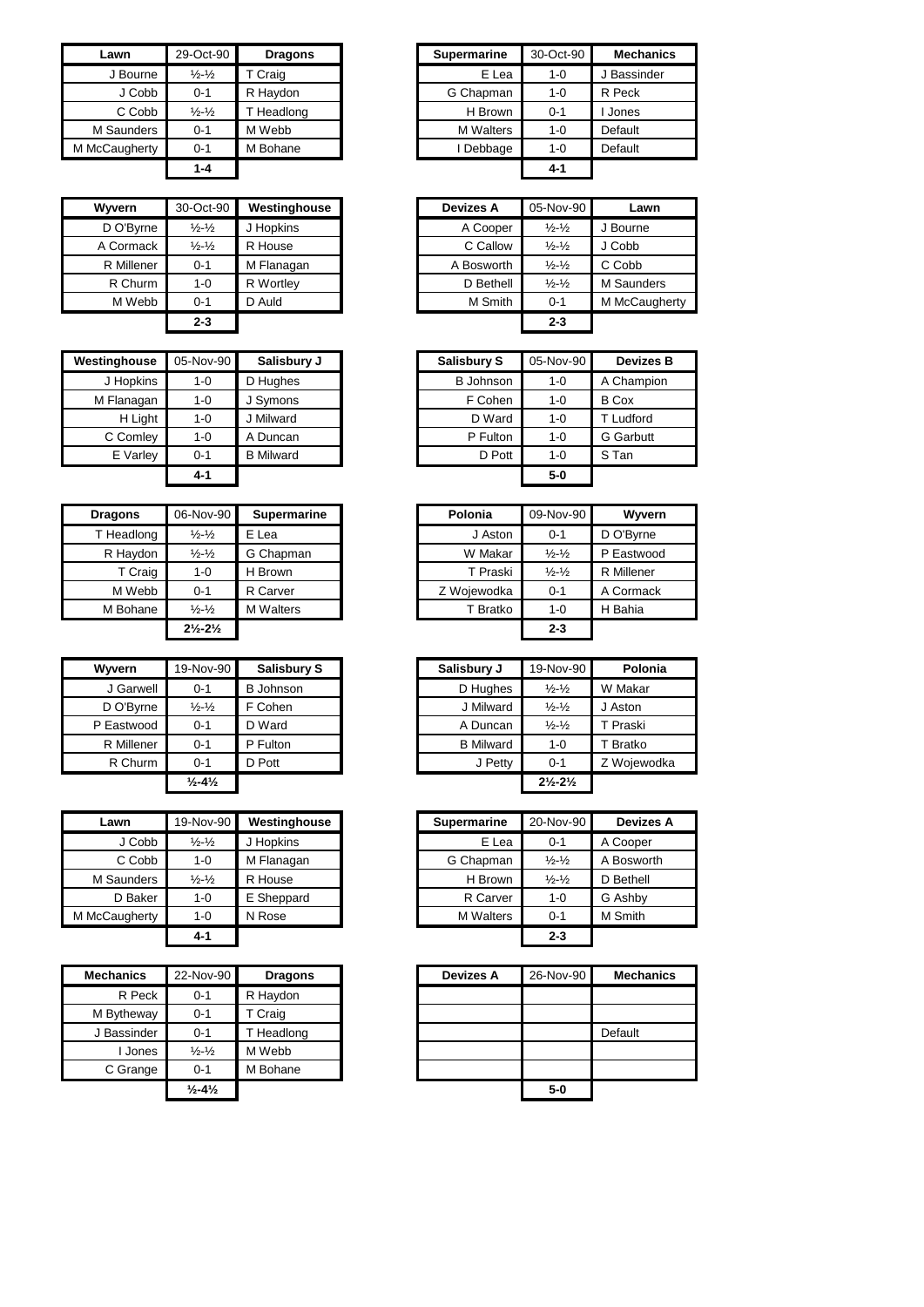| <b>Salisbury S</b> | 26-Nov-90                     | Salisbury J      | <b>Devizes B</b> | 26-Nov-90                   |
|--------------------|-------------------------------|------------------|------------------|-----------------------------|
| R Lynn             | $1 - 0$                       | D Hughes         | A Champion       | $0 - 1$                     |
| <b>B</b> Johnson   | $\frac{1}{2} - \frac{1}{2}$   | J Milward        | <b>B</b> Cox     | $0 - 1$                     |
| D Ward             | $\frac{1}{2}$ - $\frac{1}{2}$ | A Duncan         | S Chant          | $0 - 1$                     |
| D Pott             | $1 - 0$                       | <b>B</b> Milward | <b>G</b> Garbutt | $\frac{1}{2} - \frac{1}{2}$ |
| D Dowson           | $0 - 1$                       | J Petty          | T Ludford        | $\frac{1}{2} - \frac{1}{2}$ |
|                    | $3 - 2$                       |                  |                  | $1 - 4$                     |

| Westinghouse | 27-Nov-90                   | <b>Supermarine</b> | Polonia     | 30-Nov-90 |
|--------------|-----------------------------|--------------------|-------------|-----------|
| J Hopkins    | $1 - 0$                     | E Lea              | W Makar     | $0 - 1$   |
| R House      | $0 - 1$                     | G Chapman          | J Aston     | $0 - 1$   |
| M Flanagan   | $\frac{1}{2} - \frac{1}{2}$ | H Brown            | T Praski    | $0 - 1$   |
| H Light      | $\frac{1}{2} - \frac{1}{2}$ | R Carver           | Z Wojewodka | $1 - 0$   |
| D Auld       | $0 - 1$                     | <b>M</b> Walters   | T Bratko    | $0 - 1$   |
|              | $2 - 3$                     |                    |             | $1 - 4$   |

|         | <b>Devizes B</b> |           | Lawn              | 10-Dec-90                   | <b>Salish</b> |
|---------|------------------|-----------|-------------------|-----------------------------|---------------|
| $0 - 1$ | A Ponting        |           | J Bourne          | $\frac{1}{2} - \frac{1}{2}$ | B Johns       |
| $0 - 1$ | A Champion       |           | J Cobb            | $\frac{1}{2} - \frac{1}{2}$ | F Cohen       |
| $1 - 0$ | <b>B</b> Cox     |           | C Cobb            | $\frac{1}{2} - \frac{1}{2}$ | D Ward        |
| $1 - 0$ | T Ludford        |           | <b>M</b> Saunders | $\frac{1}{2} - \frac{1}{2}$ | N Wolfer      |
| $1 - 0$ | G Patching       |           | Default           | $0 - 1$                     | D Dows        |
| $3 - 2$ |                  |           |                   | $2 - 3$                     |               |
|         |                  | 10-Dec-90 |                   |                             |               |

| <b>Dragons</b> | 11-Dec-90                     | Devizes A |
|----------------|-------------------------------|-----------|
| R Haydon       | $\frac{1}{2} - \frac{1}{2}$   | A Cooper  |
| T Headlong     | $\frac{1}{2} - \frac{1}{2}$   | A Ponting |
| M Webb         | $O - 1$                       | C Callow  |
| M Bohane       | $\frac{1}{2} - \frac{1}{2}$   | R Rendell |
| M Wed          | $0 - 1$                       | M Smith   |
|                | $1\frac{1}{2} - 3\frac{1}{2}$ |           |

| <b>Mechanics</b> | 13-Dec-90                     | Westinghouse |  | Salisbury S      | 17-Dec-90 | <b>Superr</b> |
|------------------|-------------------------------|--------------|--|------------------|-----------|---------------|
| R Peck           | $1 - 0$                       | M Flanagan   |  | <b>B</b> Johnson | $0 - 1$   | E Lea         |
| Jones            | $\frac{1}{2} - \frac{1}{2}$   | N Rose       |  | F Cohen          | $0 - 1$   | G Chapr       |
| M Bytheway       | $0 - 1$                       | C Comley     |  | C Heidrich       | $1 - 0$   | H Brown       |
| Default          | $0 - 1$                       | E Varlev     |  | D Ward           | $1 - 0$   | R Carve       |
| Default          | $0 - 1$                       | E Sheppard   |  | D Pott           | $1 - 0$   | M Walte       |
|                  | $1\frac{1}{2} - 3\frac{1}{2}$ |              |  |                  | $3 - 2$   |               |

| <b>Devizes B</b> | 17-Dec-90 | Lawn          | Wyvern     | 17-Dec-90                   | <b>Salisby</b> |
|------------------|-----------|---------------|------------|-----------------------------|----------------|
| A Ponting        | $0 - 1$   | J Bourne      | D O'Byrne  | $\frac{1}{2} - \frac{1}{2}$ | J Symons       |
| A Champion       | $0 - 1$   | J Cobb        | A Cormack  | $1 - 0$                     | J Milward      |
| <b>B</b> Cox     | $0 - 1$   | C Cobb        | R Millener | $1 - 0$                     | A Duncar       |
| T Ludford        | $0 - 1$   | M Saunders    | R Churm    | $\frac{1}{2} - \frac{1}{2}$ | J Wolfen       |
| <b>G</b> Garbutt | $0 - 1$   | M McCaugherty | M Major    | $0 - 1$                     | J Petty        |
|                  | $0 - 5$   |               |            | $3 - 2$                     |                |

| Westinghouse | 18-Dec-90 | <b>Dragons</b> | Polonia     | 21-Dec-90 | <b>Mehanics</b> |
|--------------|-----------|----------------|-------------|-----------|-----------------|
| J Hopkins    | $0 - 1$   | R Haydon       | K Savoy     | $0 - 1$   | R Peck          |
| M Flanagan   | $0 - 1$   | T Craig        | J Aston     | $1 - 0$   | I Jones         |
| D Auld       | $0 - 1$   | Headlong       | W Makar     | $0 - 1$   | M Bytheway      |
| C Comley     | $0 - 1$   | J Garwell      | Z Wojewodka | $1 - 0$   | C Grange        |
| E Varley     | $1 - 0$   | M Bohane       | T Bratko    | $1 - 0$   | C Phoutsady     |
|              | 1-4       |                |             | $3 - 2$   |                 |

| isbury S         | 26-Nov-90                   | Salisbury J      |
|------------------|-----------------------------|------------------|
| R Lynn           | 1-0                         | D Hughes         |
| <b>B</b> Johnson | $\frac{1}{2} - \frac{1}{2}$ | J Milward        |
| D Ward           | $\frac{1}{2} - \frac{1}{2}$ | A Duncan         |
| D Pott           | 1-0                         | <b>B</b> Milward |
| D Dowson         | $0 - 1$                     | J Petty          |
|                  | $3 - 2$                     |                  |
|                  |                             |                  |

| 27-Nov-90                   | <b>Supermarine</b> | Polonia     | 30-Nov-90 | Lawn          |
|-----------------------------|--------------------|-------------|-----------|---------------|
| 1-0                         | E Lea              | W Makar     | $0 - 1$   | J Bourne      |
| $0 - 1$                     | G Chapman          | J Aston     | $0 - 1$   | J Cobb        |
| $\frac{1}{2} - \frac{1}{2}$ | H Brown            | T Praski    | $0 - 1$   | C Cobb        |
| $\frac{1}{2} - \frac{1}{2}$ | R Carver           | Z Wojewodka | $1 - 0$   | M Saunders    |
| $0 - 1$                     | <b>M</b> Walters   | T Bratko    | $0 - 1$   | M McCaugherty |
| $2 - 3$                     |                    |             | $1 - 4$   |               |
|                             |                    |             |           |               |

| Salisbury J      | 10-Dec-90 | <b>Devizes B</b> | Lawn       | 10-Dec-90                   | <b>Salisbury S</b> |
|------------------|-----------|------------------|------------|-----------------------------|--------------------|
| D Hughes         | $0 - 1$   | A Ponting        | J Bourne   | $\frac{1}{2} - \frac{1}{2}$ | <b>B</b> Johnson   |
| J Milward        | $0 - 1$   | A Champion       | J Cobb     | $\frac{1}{2} - \frac{1}{2}$ | F Cohen            |
| A Duncan         | $1 - 0$   | B Cox            | C Cobb     | $\frac{1}{2} - \frac{1}{2}$ | D Ward             |
| <b>B</b> Milward | 1-0       | T Ludford        | M Saunders | $\frac{1}{2} - \frac{1}{2}$ | N Wolfenden        |
| J Petty          | $1 - 0$   | G Patching       | Default    | $0 - 1$                     | D Dowson           |
|                  | $3 - 2$   |                  |            | $2 - 3$                     |                    |

| aons          | 11-Dec-90                     | <b>Devizes A</b> | <b>Supermarine</b> | 11-Dec-90                   | Polonia     |
|---------------|-------------------------------|------------------|--------------------|-----------------------------|-------------|
| Haydon        | $\frac{1}{2} - \frac{1}{2}$   | A Cooper         | E Lea              | $1 - 0$                     | W Makar     |
| leadlong      | $\frac{1}{2} - \frac{1}{2}$   | A Ponting        | H Brown            | $\frac{1}{2} - \frac{1}{2}$ | T Praski    |
| M Webb        | $0 - 1$                       | C Callow         | <b>M</b> Walters   | $\frac{1}{2} - \frac{1}{2}$ | Z Wojewodka |
| <b>Bohane</b> | $\frac{1}{2} - \frac{1}{2}$   | R Rendell        | I Debbage          | $0 - 1$                     | T Bratko    |
| M Wed         | $0 - 1$                       | M Smith          | P Debbage          | $0 - 1$                     | R Pawlaczek |
|               | $1\frac{1}{2} - 3\frac{1}{2}$ |                  |                    | $2 - 3$                     |             |

| Mechanics  | 13-Dec-90                     | Westinghouse | Salisbury S      | 17-Dec-90 | <b>Supermarine</b> |
|------------|-------------------------------|--------------|------------------|-----------|--------------------|
| R Peck     | 1-0                           | M Flanagan   | <b>B</b> Johnson | $0 - 1$   | E Lea              |
| Jones      | $\frac{1}{2} - \frac{1}{2}$   | N Rose       | F Cohen          | $0 - 1$   | G Chapman          |
| M Bytheway | $0 - 1$                       | C Comley     | C Heidrich       | 1-0       | H Brown            |
| Default    | $0 - 1$                       | E Varlev     | D Ward           | 1-0       | R Carver           |
| Default    | $0 - 1$                       | E Sheppard   | D Pott           | 1-0       | <b>M</b> Walters   |
|            | $1\frac{1}{2} - 3\frac{1}{2}$ |              |                  | $3 - 2$   |                    |

| Devizes B    | 17-Dec-90 | Lawn          | Wyvern     | 17-Dec-90                   | Salisbury J |
|--------------|-----------|---------------|------------|-----------------------------|-------------|
| A Ponting    | $0 - 1$   | Bourne        | D O'Byrne  | $\frac{1}{2} - \frac{1}{2}$ | J Symons    |
| A Champion   | $0 - 1$   | J Cobb        | A Cormack  | $1 - 0$                     | J Milward   |
| <b>B</b> Cox | $0 - 1$   | C Cobb        | R Millener | $1 - 0$                     | A Duncan    |
| T Ludford    | $0 - 1$   | M Saunders    | R Churm    | $\frac{1}{2} - \frac{1}{2}$ | J Wolfenden |
| G Garbutt    | $0 - 1$   | M McCaugherty | M Major    | $0 - 1$                     | J Petty     |
|              | $0 - 5$   |               |            | $3 - 2$                     |             |

| ghouse         | 18-Dec-90 | <b>Dragons</b> | Polonia     | 21-Dec-90 | <b>Mehanics</b> |
|----------------|-----------|----------------|-------------|-----------|-----------------|
| <b>Hopkins</b> | $0 - 1$   | R Haydon       | K Savoy     | $0 - 1$   | R Peck          |
| lanagan        | $0 - 1$   | T Craig        | J Aston     | $1 - 0$   | I Jones         |
| D Auld         | $0 - 1$   | T Headlong     | W Makar     | $0 - 1$   | M Bytheway      |
| Comley         | $0 - 1$   | Garwell        | Z Wojewodka | $1 - 0$   | C Grange        |
| E Varley       | $1-0$     | M Bohane       | T Bratko    | $1 - 0$   | C Phoutsady     |
|                | 1-4       |                |             | $3 - 2$   |                 |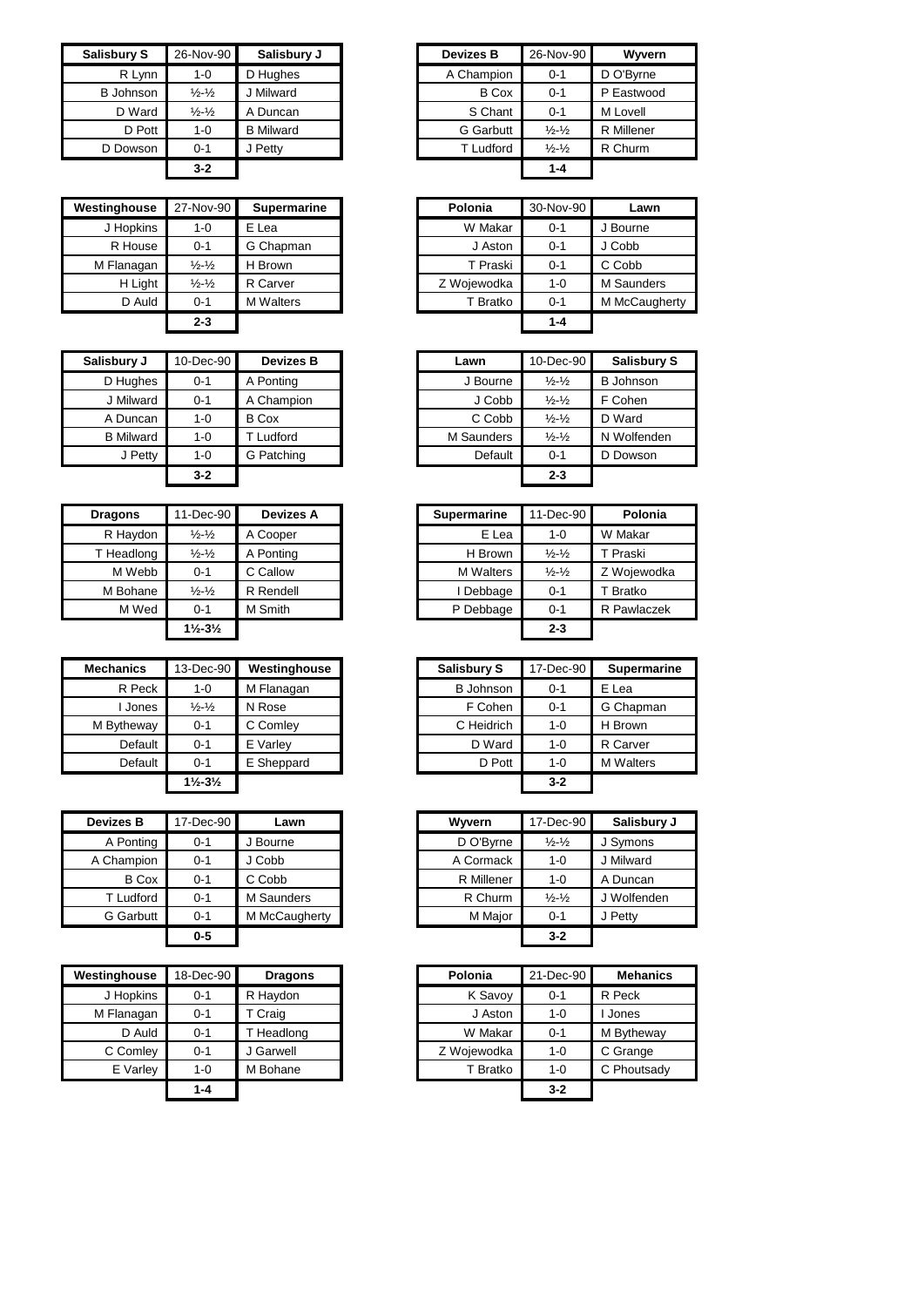| Lawn          | 07-Jan-91 | Wyvern     | <b>Mechanics</b> | 07-Jan-91 |
|---------------|-----------|------------|------------------|-----------|
| J Cobb        | $1 - 0$   | D O'Byrne  | R Peck           | $0 - 1$   |
| C Cobb        | $0 - 1$   | P Eastwood | I Jones          | $1 - 0$   |
| M Saunders    | $1 - 0$   | A Cormack  | C Grange         | $0 - 1$   |
| M McCaugherty | $0 - 1$   | R Millener | Default          | $0 - 1$   |
| D Strutt      | $0 - 1$   | R Churm    | Default          | $0 - 1$   |
|               | $2 - 3$   |            |                  | 1-4       |

| <b>Devizes A</b> | 07-Jan-91                                   | Westinghouse | <b>Supermarine</b> | 08-Jan-91                     | <b>Devizes B</b> |
|------------------|---------------------------------------------|--------------|--------------------|-------------------------------|------------------|
| A Cooper         | $\frac{1}{2} - \frac{1}{2}$                 | J Hopkins    | G Chapman          | $0 - 1$                       | A Ponting        |
| A Ponting        | 1-0                                         | M Flanagan   | R Carver           | $\frac{1}{2} - \frac{1}{2}$   | A Champion       |
| C Callow         | 1-0                                         | N Rose       | I Debbage          | $0 - 1$                       | G Ashby          |
| D Bethell        | $1 - 0$                                     | C Comley     | L Debbage          | $0 - 1$                       | <b>G</b> Garbutt |
| M Smith          | $1 - 0$                                     | E Sheppard   | P Debbage          | $1 - 0$                       | G Patching       |
|                  | $4\frac{1}{2}$ <sup>-1</sup> / <sub>2</sub> |              |                    | $1\frac{1}{2} - 3\frac{1}{2}$ |                  |

| <b>Dragons</b> | 08-Jan-91 | Polonia     | Salisbury S      | 14-Jan-91                     | <b>Dragons</b> |
|----------------|-----------|-------------|------------------|-------------------------------|----------------|
| R Haydon       | $1 - 0$   | K Savoy     | <b>B</b> Johnson | $\frac{1}{2} - \frac{1}{2}$   | R Haydon       |
| T Headlong     | $1 - 0$   | W Makar     | F Cohen          | $0 - 1$                       | T Craig        |
| T Craig        | $1 - 0$   | J Aston     | D Ward           | $1 - 0$                       | D O'Byrne      |
| M Webb         | $0 - 1$   | T Praski    | D Pott           | $0 - 1$                       | M Webb         |
| M Bohane       | $1 - 0$   | Z Wojewodka | P Rawlinson      | $0 - 1$                       | M Bohane       |
|                | 4-1       |             |                  | $1\frac{1}{2} - 3\frac{1}{2}$ |                |

| <b>Devizes B</b> | 14-Jan-91                     | <b>Mechanics</b> | Salisbury J      | 14-Jan-91 |
|------------------|-------------------------------|------------------|------------------|-----------|
| A Champion       | $0 - 1$                       | R Peck           | D Hughes         | $0 - 1$   |
| <b>B</b> Cox     | $0 - 1$                       | Jones            | J Symons         | $0 - 1$   |
| G Garbutt        | $0 - 1$                       | J Johnston       | J Milward        | $0 - 1$   |
| T Ludford        | $\frac{1}{2} - \frac{1}{2}$   | C Grange         | <b>B</b> Milward | $1 - 0$   |
| G Ashby          | $1 - 0$                       | Default          | J Petty          | $0 - 1$   |
|                  | $1\frac{1}{2} - 3\frac{1}{2}$ |                  |                  | $1 - 4$   |

| <b>Wyvern</b> | 15-Jan-91                     | <b>Supermarine</b> | Polonia     | 18-Jan-91                   | Devize    |
|---------------|-------------------------------|--------------------|-------------|-----------------------------|-----------|
| D O'Byrne     | $0 - 1$                       | E Lea              | K Savoy     | $\frac{1}{2} - \frac{1}{2}$ | A Cooper  |
| P Eastwood    | $\frac{1}{2} - \frac{1}{2}$   | G Chapman          | W Makar     | $0 - 1$                     | C Callow  |
| A Cormack     | $0 - 1$                       | H Brown            | T Bratko    | $\frac{1}{2} - \frac{1}{2}$ | D Bethell |
| M Lovell      | $0 - 1$                       | R Carver           | J Aston     | $1 - 0$                     | M Smith   |
| R Churm       | $1 - 0$                       | Debbage            | Z Wojewodka | $0 - 1$                     | A Champ   |
|               | $1\frac{1}{2} - 3\frac{1}{2}$ |                    |             | $2 - 3$                     |           |

| <b>Supermarine</b> | 28-Jan-91                   | Salisbury J      | <b>Devizes A</b> | 28-Jan-91                   | <b>Salisbury S</b> |
|--------------------|-----------------------------|------------------|------------------|-----------------------------|--------------------|
| E Lea              | $\frac{1}{2} - \frac{1}{2}$ | D Hughes         | A Cooper         | $\frac{1}{2} - \frac{1}{2}$ | F Cohen            |
| G Chapman          | $1 - 0$                     | J Symons         | C Callow         | $1 - 0$                     | D Ward             |
| H Brown            | 1-0                         | J Milward        | A Champion       | $1 - 0$                     | D Pott             |
| R Carver           | $\frac{1}{2} - \frac{1}{2}$ | A Duncan         | D Bethell        | $\frac{1}{2} - \frac{1}{2}$ | R Wardell          |
| <b>M</b> Walters   | 1-0                         | <b>B</b> Milward | M Smith          | $1 - 0$                     | P Rawlinson        |
|                    | 4-1                         |                  |                  | $4 - 1$                     |                    |

| Westinghouse | 29-Jan-91                     | Polonia     | <b>Dragons</b> | 29-Jan-91                                  |
|--------------|-------------------------------|-------------|----------------|--------------------------------------------|
| J Hopkins    | $1 - 0$                       | K Savoy     | R Haydon       | $1 - 0$                                    |
| R House      | $\frac{1}{2} - \frac{1}{2}$   | J Aston     | T Craig        | $1 - 0$                                    |
| M Flanagan   | $1 - 0$                       | W Makar     | T Headlong     | $1 - 0$                                    |
| D Auld       | $1 - 0$                       | T Praski    | M Webb         | $1 - 0$                                    |
| C Comley     | $O - 1$                       | Z Woiewodka | M Bohane       | $\frac{1}{2} - \frac{1}{2}$                |
|              | $3\frac{1}{2} - 1\frac{1}{2}$ |             |                | $4\frac{1}{2}$ <sup>1</sup> / <sub>2</sub> |

| Lawn       | 07-Jan-91 | Wyvern     | <b>Mechanics</b> | 07-Jan-91 | <b>Salisbury S</b> |
|------------|-----------|------------|------------------|-----------|--------------------|
| J Cobb     | $1 - 0$   | D O'Byrne  | R Peck           | $0 - 1$   | <b>B</b> Johnson   |
| C Cobb     | $0 - 1$   | P Eastwood | Jones            | $1 - 0$   | F Cohen            |
| Saunders   | $1 - 0$   | A Cormack  | C Grange         | $0 - 1$   | D Ward             |
| :Caugherty | $0 - 1$   | R Millener | Default          | $0 - 1$   | P Fulton           |
| D Strutt   | $0 - 1$   | R Churm    | Default          | $0 - 1$   | D Pott             |
|            | $2 - 3$   |            |                  | $1 - 4$   |                    |

| <i>r</i> izes A | 07-Jan-91                                  | Westinghouse | <b>Supermarine</b> | 08-Jan-91                     | <b>Devizes B</b> |
|-----------------|--------------------------------------------|--------------|--------------------|-------------------------------|------------------|
| A Cooper        | $\frac{1}{2} - \frac{1}{2}$                | J Hopkins    | G Chapman          | $0 - 1$                       | A Ponting        |
| A Ponting       | $1 - 0$                                    | M Flanagan   | R Carver           | $\frac{1}{2} - \frac{1}{2}$   | A Champion       |
| C Callow        | $1 - 0$                                    | N Rose       | Debbage            | $0 - 1$                       | G Ashby          |
| D Bethell       | $1 - 0$                                    | C Comley     | L Debbage          | $0 - 1$                       | <b>G</b> Garbutt |
| M Smith         | $1 - 0$                                    | E Sheppard   | P Debbage          | $1 - 0$                       | G Patching       |
|                 | $4\frac{1}{2}$ <sup>1</sup> / <sub>2</sub> |              |                    | $1\frac{1}{2} - 3\frac{1}{2}$ |                  |

| ons     | 08-Jan-91 | Polonia     | <b>Salisbury S</b> | 14-Jan-91                     | <b>Dragons</b> |
|---------|-----------|-------------|--------------------|-------------------------------|----------------|
| Haydon  | $1 - 0$   | K Savoy     | <b>B</b> Johnson   | $\frac{1}{2} - \frac{1}{2}$   | R Haydon       |
| adlong  | $1 - 0$   | W Makar     | F Cohen            | $0 - 1$                       | T Craig        |
| T Craig | $1 - 0$   | J Aston     | D Ward             | $1 - 0$                       | D O'Byrne      |
| l Webb  | $0 - 1$   | T Praski    | D Pott             | $0 - 1$                       | M Webb         |
| Bohane  | $1 - 0$   | Z Wojewodka | P Rawlinson        | $0 - 1$                       | M Bohane       |
|         | $4 - 1$   |             |                    | $1\frac{1}{2} - 3\frac{1}{2}$ |                |

| ⁄izes B      | 14-Jan-91                     | <b>Mechanics</b> | Salisbury J      | 14-Jan-91 | Lawn          |
|--------------|-------------------------------|------------------|------------------|-----------|---------------|
| Champion     | $0 - 1$                       | R Peck           | D Hughes         | $0 - 1$   | J Bourne      |
| <b>B</b> Cox | $0 - 1$                       | Jones            | J Symons         | $0 - 1$   | J Cobb        |
| G Garbutt    | $0 - 1$                       | Johnston         | J Milward        | $0 - 1$   | C Cobb        |
| T Ludford    | $\frac{1}{2} - \frac{1}{2}$   | C Grange         | <b>B</b> Milward | $1 - 0$   | M Saunders    |
| G Ashby      | $1 - 0$                       | Default          | J Petty          | $0 - 1$   | M McCaugherty |
|              | $1\frac{1}{2} - 3\frac{1}{2}$ |                  |                  | $1 - 4$   |               |

| Wyvern     | 15-Jan-91                     | <b>Supermarine</b> | Polonia     | 18-Jan-91                   | <b>Devizes A</b> |
|------------|-------------------------------|--------------------|-------------|-----------------------------|------------------|
| D O'Byrne  | $0 - 1$                       | E Lea              | K Savoy     | $\frac{1}{2} - \frac{1}{2}$ | A Cooper         |
| P Eastwood | $\frac{1}{2} - \frac{1}{2}$   | G Chapman          | W Makar     | $0 - 1$                     | C Callow         |
| A Cormack  | $0 - 1$                       | H Brown            | T Bratko    | $\frac{1}{2} - \frac{1}{2}$ | D Bethell        |
| M Lovell   | $0 - 1$                       | R Carver           | J Aston     | $1 - 0$                     | M Smith          |
| R Churm    | 1-0                           | Debbage            | Z Wojewodka | $0 - 1$                     | A Champion       |
|            | $1\frac{1}{2} - 3\frac{1}{2}$ |                    |             | $2 - 3$                     |                  |

|                             | Salisbury J      |           | <b>Devizes A</b> | 28-Jan-91                   | <b>Salisbury S</b> |
|-----------------------------|------------------|-----------|------------------|-----------------------------|--------------------|
| $\frac{1}{2} - \frac{1}{2}$ | D Hughes         |           | A Cooper         | $\frac{1}{2} - \frac{1}{2}$ | F Cohen            |
| $1 - 0$                     | J Symons         |           | C Callow         | $1 - 0$                     | D Ward             |
| $1 - 0$                     | J Milward        |           | A Champion       | $1 - 0$                     | D Pott             |
| $\frac{1}{2} - \frac{1}{2}$ | A Duncan         |           | D Bethell        | $\frac{1}{2} - \frac{1}{2}$ | R Wardell          |
| $1 - 0$                     | <b>B</b> Milward |           | M Smith          | $1 - 0$                     | P Rawlinson        |
| $4 - 1$                     |                  |           |                  | $4 - 1$                     |                    |
|                             |                  | 28-Jan-91 |                  |                             |                    |

| inghouse  | 29-Jan-91                     | Polonia     | <b>Dragons</b> | 29-Jan-91                                   | <b>Devizes B</b> |
|-----------|-------------------------------|-------------|----------------|---------------------------------------------|------------------|
| J Hopkins | $1 - 0$                       | K Savoy     | R Haydon       | $1 - 0$                                     | R Rendell        |
| R House   | $\frac{1}{2} - \frac{1}{2}$   | J Aston     | T Craig        | $1 - 0$                                     | A Champion       |
| Flanagan  | $1 - 0$                       | W Makar     | T Headlong     | $1 - 0$                                     | <b>B</b> Cox     |
| D Auld    | $1 - 0$                       | T Praski    | M Webb         | $1 - 0$                                     | G Ashby          |
| C Comley  | $0 - 1$                       | Z Woiewodka | M Bohane       | $\frac{1}{2} - \frac{1}{2}$                 | <b>G</b> Garbutt |
|           | $3\frac{1}{2} - 1\frac{1}{2}$ |             |                | $4\frac{1}{2}$ <sup>-1</sup> / <sub>2</sub> |                  |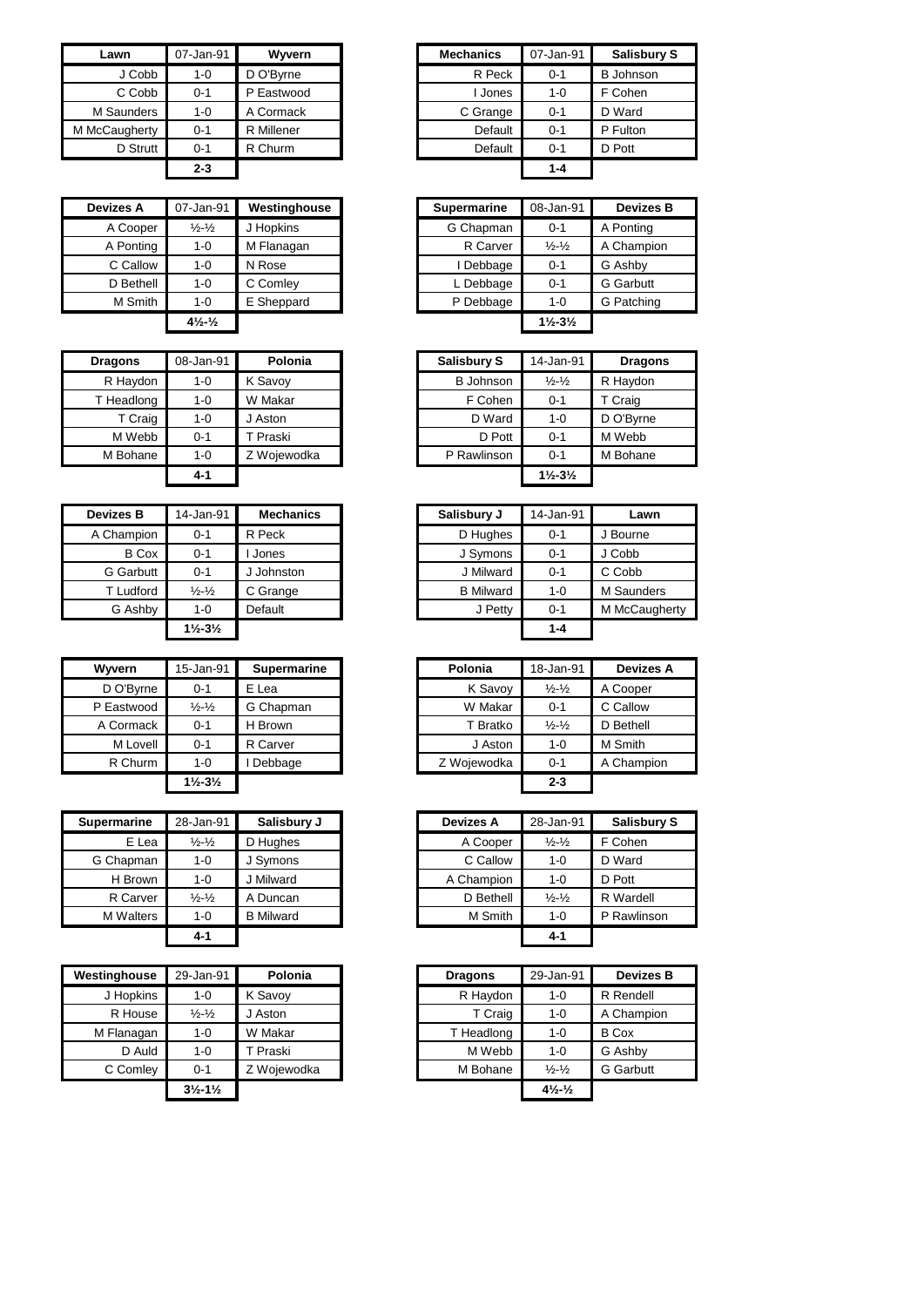| <b>Mechanics</b> | 31-Jan-91                     | Wyvern     | Westinghouse | 04-Feb-91                    |         |
|------------------|-------------------------------|------------|--------------|------------------------------|---------|
| R Peck           | $\frac{1}{2}$ - $\frac{1}{2}$ | D O'Byrne  | M Flanagan   | $0 - 1$                      | B Johns |
| J Johnston       | 1-0                           | R Millener | H Light      | $0 - 1$                      | F Cohen |
| C Grange         | 1-0                           | A Cormack  | N Rose       | $0 - 1$                      | D Ward  |
| C Phoutsady      | $0 - 1$                       | R Churm    | C Comley     | $0 - 1$                      | D Pott  |
| G Loyden         | $0 - 1$                       | M Lovell   | E Sheppard   | $\frac{1}{2} - \frac{1}{2}$  | D Dows  |
|                  | $2\frac{1}{2} - 2\frac{1}{2}$ |            |              | $\frac{1}{2} - 4\frac{1}{2}$ |         |

| <b>Devizes A</b> | 04-Feb-91 | <b>Devizes B</b> | <b>Mechanics</b> | 04-Feb-91 |
|------------------|-----------|------------------|------------------|-----------|
| A Cooper         | $1 - 0$   | A Champion       | R Peck           | $0 - 1$   |
| C Callow         | $1 - 0$   | <b>B</b> Cox     | I Jones          | $1 - 0$   |
| A Bosworth       | $1 - 0$   | G Ashby          | C Phoutsady      | $1 - 0$   |
| M Smith          | $1 - 0$   | <b>G</b> Garbutt | G Loyden         | $0 - 1$   |
| D Bethell        | $1 - 0$   | Default          | Default          | $0 - 1$   |
|                  | $5-0$     |                  |                  | $2 - 3$   |

| <b>Supermarine</b> | 05-Feb-91                     | Lawn          | <b>Dragons</b> | 05-Feb-91                     | Wyvern     |
|--------------------|-------------------------------|---------------|----------------|-------------------------------|------------|
| E Lea              | 1-0                           | J Bourne      | R Haydon       | $\frac{1}{2} - \frac{1}{2}$   | J Garwell  |
| G Chapman          | $0 - 1$                       | J Cobb        | T Headlong     | 1-0                           | D O'Byrne  |
| H Brown            | $0 - 1$                       | C Cobb        | M Webb         | 1-0                           | P Eastwood |
| R Carver           | $\frac{1}{2} - \frac{1}{2}$   | M Saunders    | M Bohane       | $0 - 1$                       | A Cormack  |
| <b>M</b> Walters   | $0 - 1$                       | M McCaugherty | R Churm        | $0 - 1$                       | R Millener |
|                    | $1\frac{1}{2} - 3\frac{1}{2}$ |               |                | $2\frac{1}{2} - 2\frac{1}{2}$ |            |

| <b>Devizes B</b> | 18-Feb-91                    | Westinghouse |
|------------------|------------------------------|--------------|
| A Champion       | $0 - 1$                      | J Hopkins    |
| R Rendell        | $0 - 1$                      | H Light      |
| G Ashby          | $0 - 1$                      | M Flanagan   |
| G Garbutt        | $\frac{1}{2} - \frac{1}{2}$  | N Rose       |
| G Patching       | $0 - 1$                      | C Comlev     |
|                  | $\frac{1}{2} - 4\frac{1}{2}$ |              |

| Salisbury J      | 18-Feb-91 | <b>Dragons</b> | Salisbury S | 18-Feb-91                   | Polonia    |
|------------------|-----------|----------------|-------------|-----------------------------|------------|
| J Milward        | $0 - 1$   | T Headlong     | F Cohen     | $\frac{1}{2} - \frac{1}{2}$ | J Aston    |
| J Symons         | $0 - 1$   | R Haydon       | D Ward      | $1 - 0$                     | W Makar    |
| A Duncan         | $0 - 1$   | M Webb         | D Pott      | $1 - 0$                     | Z Wojewodł |
| <b>B</b> Milward | $0 - 1$   | M Bohane       | D Dowson    | $\frac{1}{2} - \frac{1}{2}$ | T Praski   |
| J Petty          | $0 - 1$   | R Churm        | P Rawlinson | 1-0                         | T Bratko   |
|                  | $0 - 5$   |                |             | 4-1                         |            |

| Wyvern     | 19-Feb-91                     | <b>Devizes A</b> | <b>Devizes A</b> | 25-Feb-91 | Salisbu          |
|------------|-------------------------------|------------------|------------------|-----------|------------------|
| J Garwell  | $\frac{1}{2} - \frac{1}{2}$   | A Cooper         | A Cooper         | $1 - 0$   | J Symons         |
| D O'Byrne  | $1 - 0$                       | C Callow         | C Callow         | $0 - 1$   | J Milward        |
| P Eastwood | 1-0                           | R Rendell        | R Rendell        | $1 - 0$   | A Duncan         |
| A Cormack  | $1 - 0$                       | D Bethell        | D Bethell        | $1 - 0$   | <b>B</b> Milward |
| M Lovell   | $0 - 1$                       | M Smith          | M Smith          | $1 - 0$   | J Petty          |
|            | $3\frac{1}{2} - 1\frac{1}{2}$ |                  |                  | $4 - 1$   |                  |

| <b>Dragons</b> | 26-Feb-91                                   | Lawn          | Westinghouse | 26-Feb-91 |
|----------------|---------------------------------------------|---------------|--------------|-----------|
| R Haydon       | $1 - 0$                                     | J Bourne      | J Hopkins    | $1 - 0$   |
| T Headlong     | $1 - 0$                                     | M Saunders    | R House      | $0 - 1$   |
| T Craig        | $1 - 0$                                     | M McCaugherty | H Light      | $1 - 0$   |
| M Webb         | $\frac{1}{2}$ - $\frac{1}{2}$               | D Brown       | M Flanagan   | $0 - 1$   |
| M Bohane       | 1-0                                         | Default       | D Auld       | $0 - 1$   |
|                | $4\frac{1}{2}$ <sup>-1</sup> / <sub>2</sub> |               |              | $2 - 3$   |

| Mechanics   | 31-Jan-91                     | Wyvern     |
|-------------|-------------------------------|------------|
| R Peck      | $\frac{1}{2} - \frac{1}{2}$   | D O'Bvrne  |
| J Johnston  | $1 - 0$                       | R Millener |
| C Grange    | $1 - 0$                       | A Cormack  |
| C Phoutsady | $0 - 1$                       | R Churm    |
| G Loyden    | $0 - 1$                       | M Lovell   |
|             | $2\frac{1}{2} - 2\frac{1}{2}$ |            |

| Devizes A  | 04-Feb-91 | <b>Devizes B</b> | <b>Mechanics</b> | 04-Feb-91 | Salisbury J      |
|------------|-----------|------------------|------------------|-----------|------------------|
| A Cooper   | $1 - 0$   | A Champion       | R Peck           | $0 - 1$   | D Hughes         |
| C Callow   | $1 - 0$   | <b>B</b> Cox     | Jones            | $1 - 0$   | J Milward        |
| A Bosworth | $1 - 0$   | G Ashby          | C Phoutsady      | $1 - 0$   | A Duncan         |
| M Smith    | $1 - 0$   | <b>G</b> Garbutt | G Loyden         | $0 - 1$   | <b>B</b> Milward |
| D Bethell  | $1 - 0$   | Default          | Default          | $0 - 1$   | J Petty          |
|            | $5-0$     |                  |                  | $2 - 3$   |                  |

| rmarine   | 05-Feb-91                     | Lawn          | <b>Dragons</b> | 05-Feb-91                     | Wyvern     |
|-----------|-------------------------------|---------------|----------------|-------------------------------|------------|
| E Lea     | $1 - 0$                       | Bourne        | R Haydon       | $\frac{1}{2} - \frac{1}{2}$   | J Garwell  |
| Chapman   | $0 - 1$                       | J Cobb        | T Headlong     | $1 - 0$                       | D O'Bvrne  |
| H Brown   | $0 - 1$                       | C Cobb        | M Webb         | $1 - 0$                       | P Eastwood |
| R Carver  | $\frac{1}{2} - \frac{1}{2}$   | M Saunders    | M Bohane       | $0 - 1$                       | A Cormack  |
| 1 Walters | $0 - 1$                       | M McCaugherty | R Churm        | $0 - 1$                       | R Millener |
|           | $1\frac{1}{2} - 3\frac{1}{2}$ |               |                | $2\frac{1}{2} - 2\frac{1}{2}$ |            |

| vizes B   | 18-Feb-91                    | Westinghouse | Lawn          | 18-Feb-91                     | <b>Mechanics</b> |
|-----------|------------------------------|--------------|---------------|-------------------------------|------------------|
| Champion  | $0 - 1$                      | J Hopkins    | J Bourne      | $\frac{1}{2} - \frac{1}{2}$   | R Peck           |
| R Rendell | $0 - 1$                      | H Light      | M Saunders    | $\frac{1}{2} - \frac{1}{2}$   | Jones            |
| G Ashby   | $0 - 1$                      | M Flanagan   | M McCaugherty | $\frac{1}{2} - \frac{1}{2}$   | C Grange         |
| G Garbutt | $\frac{1}{2} - \frac{1}{2}$  | N Rose       | D Strutt      | $1 - 0$                       | C Phoutsady      |
| Fatching  | $0 - 1$                      | C Comley     | D Brown       | $1 - 0$                       | G Loyden         |
|           | $\frac{1}{2} - 4\frac{1}{2}$ |              |               | $3\frac{1}{2} - 1\frac{1}{2}$ |                  |

| sbury J          | 18-Feb-91 | <b>Dragons</b> | <b>Salisbury S</b> | 18-Feb-91                   | Polonia     |
|------------------|-----------|----------------|--------------------|-----------------------------|-------------|
| J Milward        | $0 - 1$   | T Headlong     | F Cohen            | $\frac{1}{2} - \frac{1}{2}$ | J Aston     |
| J Symons         | $0 - 1$   | R Haydon       | D Ward             | $1 - 0$                     | W Makar     |
| A Duncan         | $0 - 1$   | M Webb         | D Pott             | $1 - 0$                     | Z Wojewodka |
| <b>B</b> Milward | $0 - 1$   | M Bohane       | D Dowson           | $\frac{1}{2} - \frac{1}{2}$ | T Praski    |
| J Petty          | $0 - 1$   | R Churm        | P Rawlinson        | $1 - 0$                     | T Bratko    |
|                  | $0 - 5$   |                |                    | $4 - 1$                     |             |

| Wvvern     | 19-Feb-91                     | <b>Devizes A</b> | <b>Devizes A</b> | 25-Feb-91 | Salisbury J      |
|------------|-------------------------------|------------------|------------------|-----------|------------------|
| J Garwell  | $\frac{1}{2} - \frac{1}{2}$   | A Cooper         | A Cooper         | $1 - 0$   | J Symons         |
| D O'Byrne  | $1 - 0$                       | C Callow         | C Callow         | $0 - 1$   | J Milward        |
| P Eastwood | $1 - 0$                       | R Rendell        | R Rendell        | $1 - 0$   | A Duncan         |
| A Cormack  | $1 - 0$                       | D Bethell        | D Bethell        | $1 - 0$   | <b>B</b> Milward |
| M Lovell   | $0 - 1$                       | M Smith          | M Smith          | $1 - 0$   | J Petty          |
|            | $3\frac{1}{2} - 1\frac{1}{2}$ |                  |                  | $4 - 1$   |                  |

| )raqons    | 26-Feb-91                                   | awn.          |
|------------|---------------------------------------------|---------------|
| R Haydon   | 1-0                                         | J Bourne      |
| T Headlong | 1-0                                         | M Saunders    |
| T Craig    | 1-0                                         | M McCaugherty |
| M Webb     | $\frac{1}{2} - \frac{1}{2}$                 | D Brown       |
| M Bohane   | 1-0                                         | Default       |
|            | $4\frac{1}{2}$ <sup>-1</sup> / <sub>2</sub> |               |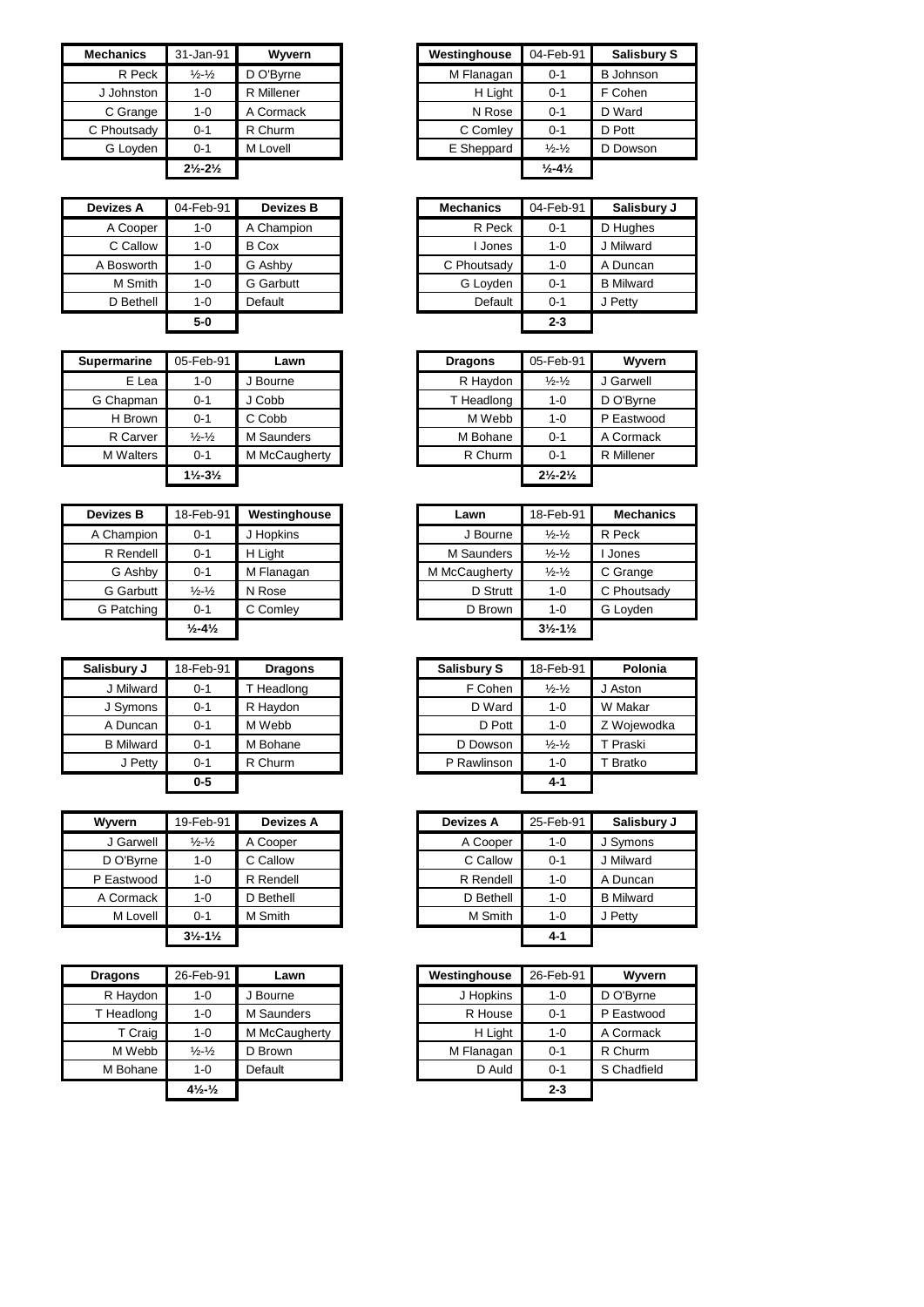| <b>Mechanics</b> | 28-Feb-91                     | <b>Supermarine</b> | Polonia     | 01-Mar-91 |
|------------------|-------------------------------|--------------------|-------------|-----------|
| R Peck           | $\frac{1}{2}$ - $\frac{1}{2}$ | G Chapman          | T Praski    | $0 - 1$   |
| Jones            | $0 - 1$                       | H Brown            | K Savoy     | $1 - 0$   |
| C Grange         | $\frac{1}{2} - \frac{1}{2}$   | R Carver           | W Makar     | $1 - 0$   |
| C Phoutsady      | $0 - 1$                       | Debbage            | J Aston     | $1 - 0$   |
| G Loyden         | $\frac{1}{2} - \frac{1}{2}$   | P Debbage          | Z Woiewodka | $1 - 0$   |
|                  | $1\frac{1}{2} - 3\frac{1}{2}$ |                    |             | $4 - 1$   |

| Lawn          | 04-Mar-91                   | <b>Devizes A</b> |
|---------------|-----------------------------|------------------|
| J Bourne      | $\frac{1}{2} - \frac{1}{2}$ | A Cooper         |
| J Cobb        | $1 - 0$                     | C Callow         |
| C Cobb        | $1 - 0$                     | A Bosworth       |
| M Saunders    | $\frac{1}{2} - \frac{1}{2}$ | D Bethell        |
| M McCaugherty | $1 - 0$                     | M Smith          |
|               | $4 - 1$                     |                  |

| <b>Devizes B</b> | 04-Mar-91                     | <b>Salisbury S</b> | Wyvern      | 05-Mar-91                   |
|------------------|-------------------------------|--------------------|-------------|-----------------------------|
| A Champion       | $0 - 1$                       | <b>B</b> Johnson   | D O'Byrne   | $1 - 0$                     |
| <b>B</b> Cox     | $\frac{1}{2} - \frac{1}{2}$   | F Cohen            | P Eastwood  | $\frac{1}{2} - \frac{1}{2}$ |
| G Ashby          | $0 - 1$                       | D Ward             | S Chadfield | $0 - 1$                     |
| G Garbutt        | $0 - 1$                       | D Pott             | R Millener  | $\frac{1}{2} - \frac{1}{2}$ |
| A Turrell        | $1 - 0$                       | D Dowson           | M Lovell    | $1 - 0$                     |
|                  | $1\frac{1}{2} - 3\frac{1}{2}$ |                    |             | $3 - 2$                     |

| <b>Supermarine</b> | 05-Mar-91                   | <b>Dragons</b> | Salisbury S      | 11-Mar-91                       |             |
|--------------------|-----------------------------|----------------|------------------|---------------------------------|-------------|
| E Lea              | $0 - 1$                     | Headlong       | <b>B</b> Johnson | $\frac{1}{2} - \frac{1}{2}$     | J Garwell   |
| G Chapman          | $\frac{1}{2} - \frac{1}{2}$ | R Haydon       | F Cohen          | $1 - 0$                         | D O'Byrne   |
| H Brown            | 0-1                         | T Craig        | D Ward           | $1 - 0$                         | P Eastwood  |
| R Carver           | $\frac{1}{2} - \frac{1}{2}$ | M Webb         | D Pott           | $0 - 1$                         | A Cormack   |
| <b>M</b> Walters   | $1 - 0$                     | M Bohane       | D Dowson         | $0 - 1$                         | S Chadfield |
|                    | $2 - 3$                     |                |                  | $2\frac{1}{2}$ -2 $\frac{1}{2}$ |             |

| Polonia     | 11-Mar-91                     | Salisbury J      | <b>Devizes A</b> | 11-Mar-91                     | <b>Superm:</b>   |
|-------------|-------------------------------|------------------|------------------|-------------------------------|------------------|
| K Savoy     | 1-0                           | J Symons         | A Cooper         | $\frac{1}{2} - \frac{1}{2}$   | E Lea            |
| W Makar     | $\frac{1}{2}$ - $\frac{1}{2}$ | Milward          | R Rendell        | $\frac{1}{2} - \frac{1}{2}$   | G Chapma         |
| Z Wojewodka | 1-0                           | A Duncan         | A Bosworth       | $\frac{1}{2} - \frac{1}{2}$   | H Brown          |
| T Bratko    | $0 - 1$                       | <b>B</b> Milward | D Bethell        | $1 - 0$                       | R Carver         |
| R Pawlaczek | $1 - 0$                       | Petty            | M Smith          | $1 - 0$                       | <b>M</b> Walters |
|             | $3\frac{1}{2} - 1\frac{1}{2}$ |                  |                  | $3\frac{1}{2} - 1\frac{1}{2}$ |                  |

| <b>Dragons</b> | 12-Mar-91 | <b>Mechanics</b> | Westinghouse | 12-Mar-91                   | Lawn      |
|----------------|-----------|------------------|--------------|-----------------------------|-----------|
| R Haydon       | $1 - 0$   | R Peck           | J Hopkins    | $\frac{1}{2} - \frac{1}{2}$ | J Bourne  |
| T Headlong     | $1 - 0$   | Jones            | M Flanagan   | $0 - 1$                     | J Cobb    |
| T Craig        | 1-0       | M Bytheway       | H Light      | $0 - 1$                     | C Cobb    |
| M Webb         | $1 - 0$   | C Grange         | D Auld       | $\frac{1}{2} - \frac{1}{2}$ | M Saunder |
| M Lovell       | $1 - 0$   | C Phoutsady      | C Comley     | $0 - 1$                     | M McCaug  |
|                | $5-0$     |                  |              | $1 - 4$                     |           |

| Lawn          | 18-Mar-91 | Polonia     |
|---------------|-----------|-------------|
| J Bourne      | $1 - 0$   | K Savoy     |
| J Cobb        | $1 - 0$   | W Makar     |
| C Cobb        | $1 - 0$   | l Aston     |
| M Saunders    | $0 - 1$   | T Praski    |
| M McCaugherty | $0 - 1$   | Z Woiewodka |
|               | $3 - 2$   |             |

| Mechanics   | 28-Feb-91                     | <b>Supermarine</b> | Polonia     | 01-Mar-91 |
|-------------|-------------------------------|--------------------|-------------|-----------|
| R Peck      | $\frac{1}{2} - \frac{1}{2}$   | G Chapman          | T Praski    | $0 - 1$   |
| Jones       | $0 - 1$                       | H Brown            | K Savoy     | $1 - 0$   |
| C Grange    | $\frac{1}{2} - \frac{1}{2}$   | R Carver           | W Makar     | $1 - 0$   |
| C Phoutsady | $0 - 1$                       | Debbage            | J Aston     | $1 - 0$   |
| G Loyden    | $\frac{1}{2} - \frac{1}{2}$   | P Debbage          | Z Wojewodka | $1 - 0$   |
|             | $1\frac{1}{2} - 3\frac{1}{2}$ |                    |             | $4 - 1$   |
|             |                               |                    |             |           |

| Lawn       | 04-Mar-91                   | <b>Devizes A</b> |
|------------|-----------------------------|------------------|
| J Bourne   | $\frac{1}{2} - \frac{1}{2}$ | A Cooper         |
| J Cobb     | $1 - 0$                     | C Callow         |
| C Cobb     | $1 - 0$                     | A Bosworth       |
| 1 Saunders | $\frac{1}{2} - \frac{1}{2}$ | D Bethell        |
| :Caugherty | $1 - 0$                     | M Smith          |
|            | $4 - 1$                     |                  |

| vizes B      | 04-Mar-91                     | Salisbury S      | Wyvern      | 05-Mar-91                   | Polonia     |
|--------------|-------------------------------|------------------|-------------|-----------------------------|-------------|
| Champion     | $0 - 1$                       | <b>B</b> Johnson | D O'Byrne   | $1 - 0$                     | J Aston     |
| <b>B</b> Cox | $\frac{1}{2} - \frac{1}{2}$   | F Cohen          | P Eastwood  | $\frac{1}{2} - \frac{1}{2}$ | W Makar     |
| G Ashby      | $0 - 1$                       | D Ward           | S Chadfield | $0 - 1$                     | T Praski    |
| G Garbutt    | $0 - 1$                       | D Pott           | R Millener  | $\frac{1}{2} - \frac{1}{2}$ | Z Woiewodka |
| A Turrell    | $1 - 0$                       | D Dowson         | M Lovell    | $1 - 0$                     | T Bratko    |
|              | $1\frac{1}{2} - 3\frac{1}{2}$ |                  |             | $3 - 2$                     |             |

| ermarine  | 05-Mar-91                   | <b>Dragons</b> | <b>Salisbury S</b> | 11-Mar-91                     | Wyvern      |
|-----------|-----------------------------|----------------|--------------------|-------------------------------|-------------|
| E Lea     | $0 - 1$                     | T Headlong     | <b>B</b> Johnson   | $\frac{1}{2} - \frac{1}{2}$   | J Garwell   |
| Chapman   | $\frac{1}{2} - \frac{1}{2}$ | R Haydon       | F Cohen            | $1 - 0$                       | D O'Byrne   |
| H Brown   | $0 - 1$                     | T Craig        | D Ward             | $1 - 0$                       | P Eastwood  |
| R Carver  | $\frac{1}{2} - \frac{1}{2}$ | M Webb         | D Pott             | $0 - 1$                       | A Cormack   |
| M Walters | $1 - 0$                     | M Bohane       | D Dowson           | $0 - 1$                       | S Chadfield |
|           | $2 - 3$                     |                |                    | $2\frac{1}{2} - 2\frac{1}{2}$ |             |

| Polonia   | 11-Mar-91                     | Salisbury J      | <b>Devizes A</b> | 11-Mar-91                     | <b>Supermarine</b> |
|-----------|-------------------------------|------------------|------------------|-------------------------------|--------------------|
| K Savoy   | 1-0                           | J Symons         | A Cooper         | $\frac{1}{2} - \frac{1}{2}$   | E Lea              |
| W Makar   | $\frac{1}{2}$ - $\frac{1}{2}$ | J Milward        | R Rendell        | $\frac{1}{2} - \frac{1}{2}$   | G Chapman          |
| Wojewodka | 1-0                           | A Duncan         | A Bosworth       | $\frac{1}{2} - \frac{1}{2}$   | H Brown            |
| T Bratko  | $0 - 1$                       | <b>B</b> Milward | D Bethell        | $1 - 0$                       | R Carver           |
| Pawlaczek | 1-0                           | J Petty          | M Smith          | $1 - 0$                       | <b>M</b> Walters   |
|           | $3\frac{1}{2} - 1\frac{1}{2}$ |                  |                  | $3\frac{1}{2} - 1\frac{1}{2}$ |                    |

| aons     | 12-Mar-91 | <b>Mechanics</b> | Westinghouse | 12-Mar-91                   | Lawn          |
|----------|-----------|------------------|--------------|-----------------------------|---------------|
| Haydon   | 1-0       | R Peck           | J Hopkins    | $\frac{1}{2} - \frac{1}{2}$ | J Bourne      |
| leadlong | 1-0       | Jones            | M Flanagan   | $0 - 1$                     | J Cobb        |
| T Craig  | 1-0       | M Bytheway       | H Light      | $0 - 1$                     | C Cobb        |
| M Webb   | 1-0       | C Grange         | D Auld       | $\frac{1}{2} - \frac{1}{2}$ | M Saunders    |
| M Lovell | $1 - 0$   | C Phoutsady      | C Comley     | $0 - 1$                     | M McCaugherty |
|          | 5-0       |                  |              | $1 - 4$                     |               |

| Lawn       | 18-Mar-91 | Polonia     | Salisbury J |               | 18-Mar-91                   | <b>Salisbury S</b> |
|------------|-----------|-------------|-------------|---------------|-----------------------------|--------------------|
| J Bourne   | $1 - 0$   | K Savoy     |             | J Symons      | $0 - 1$                     | <b>B</b> Johnson   |
| J Cobb     | $1 - 0$   | W Makar     |             | A Duncan      | $\frac{1}{2} - \frac{1}{2}$ | D Ward             |
| C Cobb     | $1 - 0$   | J Aston     |             | J Petty       | $\frac{1}{2} - \frac{1}{2}$ | N Cowley           |
| Saunders   | $0 - 1$   | T Praski    |             | D Harwood     | $0 - 1$                     | C Heidrich         |
| :Caugherty | $0 - 1$   | Z Wojewodka |             | J Collingwood | $0 - 1$                     | P Fulton           |
|            | $3 - 2$   |             |             |               | $1 - 4$                     |                    |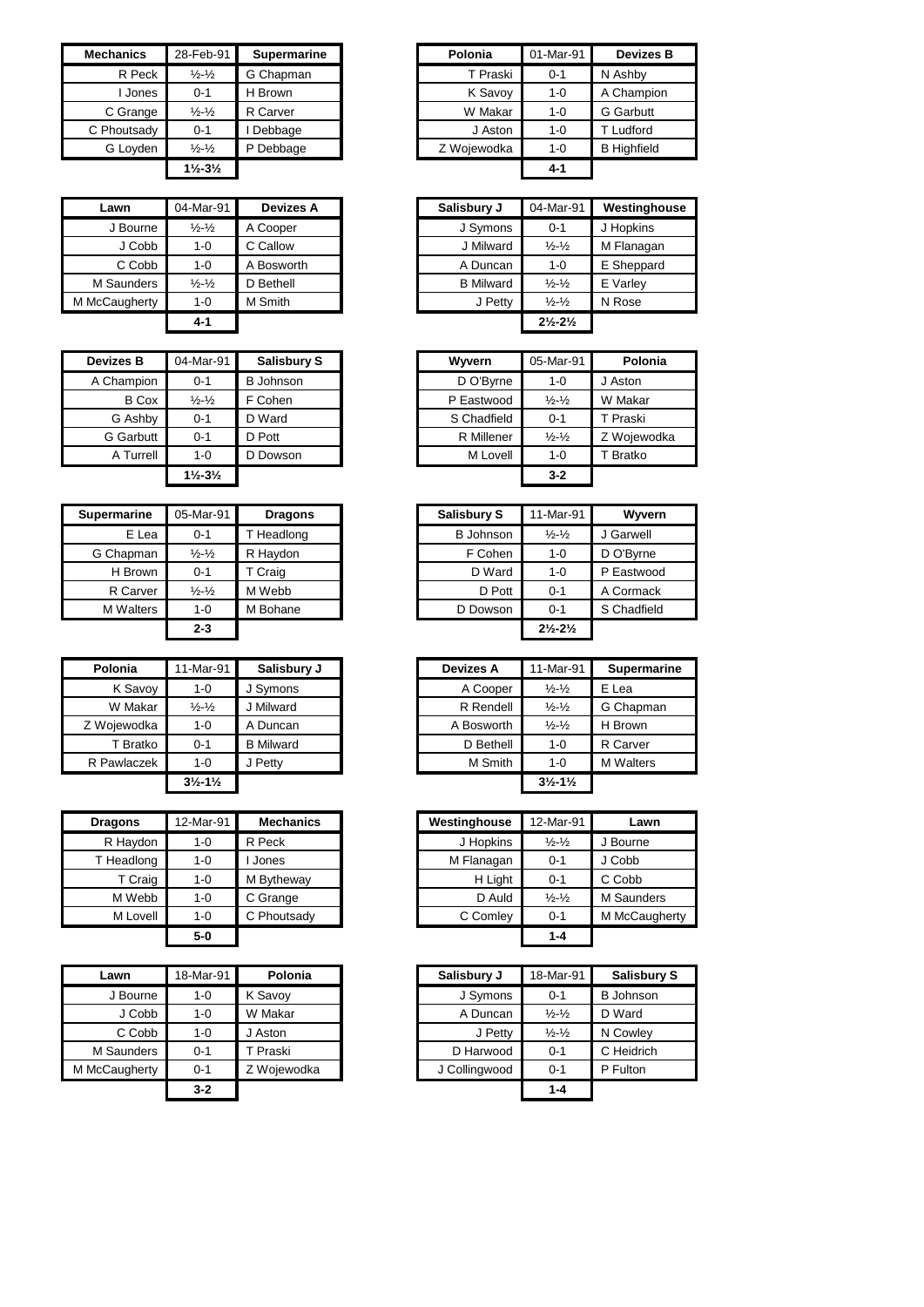| Wyvern      | 18-Mar-91                     | <b>Devizes B</b> | <b>Supermarine</b> | 19-Mar-91                     | Westingho  |
|-------------|-------------------------------|------------------|--------------------|-------------------------------|------------|
| D O'Byrne   | $1 - 0$                       | A Champion       | E Lea              | $0 - 1$                       | J Hopkins  |
| P Eastwood  | $1 - 0$                       | <b>B</b> Cox     | G Chapman          | $1 - 0$                       | M Flanagan |
| R Churm     | $\frac{1}{2} - \frac{1}{2}$   | <b>G</b> Garbutt | H Brown            | $\frac{1}{2} - \frac{1}{2}$   | E Sheppard |
| S Chadfield | $0 - 1$                       | Ludford          | <b>M</b> Walters   | $1 - 0$                       | N Rose     |
| N Hutt      | $1 - 0$                       | G Patching       | Debbage            | $1 - 0$                       | C Comley   |
|             | $3\frac{1}{2} - 1\frac{1}{2}$ |                  |                    | $3\frac{1}{2} - 1\frac{1}{2}$ |            |

| <b>Mechanics</b> | 21-Mar-91 | <b>Devizes A</b> | <b>Devizes B</b> | 08-Apr-91 |
|------------------|-----------|------------------|------------------|-----------|
| R Peck           | $0 - 1$   | A Cooper         | A Champion       | $1 - 0$   |
| l Jones          | $1 - 0$   | C Callow         | <b>B</b> Cox     | $1 - 0$   |
| C Phoutsady      | $0 - 1$   | A Bosworth       | G Ashby          | $0 - 1$   |
| G Loyden         | $0 - 1$   | M Smith          | <b>G</b> Garbutt | $0 - 1$   |
| Default          | $0 - 1$   | D Bethell        | T Ludford        | $1 - 0$   |
|                  | $1 - 4$   |                  |                  | $3 - 2$   |

| <b>Salisbury S</b> | 08-Apr-91 | Lawn          | Devizes A  | 08-Apr-91                   |
|--------------------|-----------|---------------|------------|-----------------------------|
| <b>B</b> Johnson   | $0 - 1$   | J Bourne      | A Cooper   | $\frac{1}{2} - \frac{1}{2}$ |
| D Ward             | $0 - 1$   | J Cobb        | A Ponting  | $\frac{1}{2} - \frac{1}{2}$ |
| P Fulton           | $0 - 1$   | C Cobb        | C Callow   | $\frac{1}{2} - \frac{1}{2}$ |
| D Pott             | $1 - 0$   | M Saunders    | A Bosworth | $\frac{1}{2} - \frac{1}{2}$ |
| P Rawlinson        | $0 - 1$   | M McCaugherty | D Bethell  | $0 - 1$                     |
|                    | 1-4       |               |            | $2 - 3$                     |

| Westinghouse | 09-Apr-91 | <b>Mechanics</b> |
|--------------|-----------|------------------|
| J Hopkins    | $1 - 0$   | R Peck           |
| R House      | $1-0$     | Jones            |
| H Light      | $0 - 1$   | M Bytheway       |
| M Flanagan   | $0 - 1$   | C Grange         |
| C Comley     | $1-0$     | G Loyden         |
|              | $3-2$     |                  |

| <b>Supermarine</b> | 22-Apr-91 | Salisbury S      | Lawn              | 22-Apr-91                   |
|--------------------|-----------|------------------|-------------------|-----------------------------|
| E Lea              | 1-0       | <b>B</b> Johnson | C Cobb            | $\frac{1}{2} - \frac{1}{2}$ |
| G Chapman          | 1-0       | D Ward           | J Cobb            | $\frac{1}{2} - \frac{1}{2}$ |
| H Brown            | 1-0       | D Pott           | M McCaugherty     | $0 - 1$                     |
| R Carver           | $0 - 1$   | D Dowson         | <b>M</b> Saunders | $1 - 0$                     |
| Debbage            | $0 - 1$   | P Rawlinson      | D Brown           | $0 - 1$                     |
|                    | $3 - 2$   |                  |                   | $2 - 3$                     |

| Salisbury J | 22-Apr-91                    | Wyvern    | <b>Dragons</b> | 23-Apr-91                   | Westing  |
|-------------|------------------------------|-----------|----------------|-----------------------------|----------|
| J Symons    | $0 - 1$                      | D O'Byrne | T Headlong     | $\frac{1}{2} - \frac{1}{2}$ | J Hopkin |
| J Milward   | $0 - 1$                      | A Cormack | T Craig        | $1 - 0$                     | R House  |
| A Duncan    | $0 - 1$                      | M Lovell  | R Haydon       | $1 - 0$                     | M Flana  |
| Default     | $0 - 1$                      | R Churm   | M Webb         | $1 - 0$                     | H Light  |
| J Petty     | $\frac{1}{2} - \frac{1}{2}$  | N Hutt    | M Bohane       | $\frac{1}{2} - \frac{1}{2}$ | E Varley |
|             | $\frac{1}{2} - 4\frac{1}{2}$ |           |                | $4-1$                       |          |

| <b>Mechanics</b> | 25-Apr-91 | Polonia     | <b>Devizes B</b> | 29-Apr-91                     | Supern   |
|------------------|-----------|-------------|------------------|-------------------------------|----------|
| R Peck           | $1 - 0$   | W Makar     | S Zeidler        | $1 - 0$                       | E Lea    |
| Jones            | $0 - 1$   | J Aston     | A Champion       | $1 - 0$                       | G Chapn  |
| M Bytheway       | $0 - 1$   | T Praski    | G Ashby          | $\frac{1}{2} - \frac{1}{2}$   | R Carver |
| C Grange         | $1 - 0$   | Z Wojewodka | <b>G</b> Garbutt | $0 - 1$                       | Debbac   |
| G Loyden         | $0 - 1$   | Bratko      | T Ludford        | $1 - 0$                       | L Debba  |
|                  | $2 - 3$   |             |                  | $3\frac{1}{2} - 1\frac{1}{2}$ |          |

| Wvvern      | 18-Mar-91                     | <b>Devizes B</b> | <b>Supermarine</b> | 19-Mar-91                     | Westinghouse |
|-------------|-------------------------------|------------------|--------------------|-------------------------------|--------------|
| D O'Byrne   | $1 - 0$                       | A Champion       | E Lea              | $0 - 1$                       | J Hopkins    |
| P Eastwood  | $1 - 0$                       | <b>B</b> Cox     | G Chapman          | $1 - 0$                       | M Flanagan   |
| R Churm     | $\frac{1}{2} - \frac{1}{2}$   | <b>G</b> Garbutt | H Brown            | $\frac{1}{2} - \frac{1}{2}$   | E Sheppard   |
| S Chadfield | $0 - 1$                       | Ludford          | <b>M</b> Walters   | $1 - 0$                       | N Rose       |
| N Hutt      | $1 - 0$                       | G Patching       | I Debbage          | $1 - 0$                       | C Comley     |
|             | $3\frac{1}{2} - 1\frac{1}{2}$ |                  |                    | $3\frac{1}{2} - 1\frac{1}{2}$ |              |
|             |                               |                  |                    |                               |              |

|         | Devizes A  |           | <b>Devizes B</b> | 08-Apr-91 | Salisbury J      |
|---------|------------|-----------|------------------|-----------|------------------|
| $0 - 1$ | A Cooper   |           | A Champion       | $1 - 0$   | J Symons         |
| 1-0     | C Callow   |           | <b>B</b> Cox     | $1 - 0$   | A Duncan         |
| $0 - 1$ | A Bosworth |           | G Ashby          | $0 - 1$   | <b>B</b> Milward |
| $0 - 1$ | M Smith    |           | G Garbutt        | $0 - 1$   | J Wolfenden      |
| $0 - 1$ | D Bethell  |           | T Ludford        | $1 - 0$   | J Petty          |
| $1 - 4$ |            |           |                  | $3 - 2$   |                  |
|         |            | 21-Mar-91 |                  |           |                  |

| isbury S  | 08-Apr-91 | Lawn          | <b>Devizes A</b> | 08-Apr-91                   | <b>Dragons</b> |
|-----------|-----------|---------------|------------------|-----------------------------|----------------|
| B Johnson | $0 - 1$   | J Bourne      | A Cooper         | $\frac{1}{2} - \frac{1}{2}$ | T Headlong     |
| D Ward    | $0 - 1$   | J Cobb        | A Ponting        | $\frac{1}{2} - \frac{1}{2}$ | R Haydon       |
| P Fulton  | $0 - 1$   | C Cobb        | C Callow         | $\frac{1}{2} - \frac{1}{2}$ | T Craig        |
| D Pott    | $1 - 0$   | M Saunders    | A Bosworth       | $\frac{1}{2} - \frac{1}{2}$ | M Webb         |
| Rawlinson | $0 - 1$   | M McCaugherty | D Bethell        | $0 - 1$                     | M Bohane       |
|           | $1 - 4$   |               |                  | $2 - 3$                     |                |

| inghouse  | 09-Apr-91 | <b>Mechanics</b> | Polonia     | 12-Apr-91                   | <b>Supermarine</b> |
|-----------|-----------|------------------|-------------|-----------------------------|--------------------|
| J Hopkins | 1-0       | R Peck           | K Savoy     | $0 - 1$                     | E Lea              |
| R House   | 1-0       | Jones            | W Makar     | $\frac{1}{2} - \frac{1}{2}$ | H Brown            |
| H Light   | $0 - 1$   | M Bytheway       | J Aston     | $\frac{1}{2} - \frac{1}{2}$ | R Carver           |
| Flanagan  | $0 - 1$   | C Grange         | T Praski    | $1 - 0$                     | <b>M</b> Walters   |
| C Comlev  | $1 - 0$   | G Loyden         | Z Wojewodka | $1 - 0$                     | Debbage            |
|           | $3 - 2$   |                  |             | $3 - 2$                     |                    |

| permarine | 22-Apr-91 | Salisbury S      | Lawn              | 22-Apr-91                   | <b>Devizes B</b> |
|-----------|-----------|------------------|-------------------|-----------------------------|------------------|
| E Lea     | $1 - 0$   | <b>B</b> Johnson | C Cobb            | $\frac{1}{2} - \frac{1}{2}$ | S Zeidler        |
| G Chapman | $1 - 0$   | D Ward           | J Cobb            | $\frac{1}{2} - \frac{1}{2}$ | A Champion       |
| H Brown   | $1 - 0$   | D Pott           | M McCaugherty     | $0 - 1$                     | <b>B</b> Cox     |
| R Carver  | $0 - 1$   | D Dowson         | <b>M</b> Saunders | 1-0                         | <b>G</b> Garbutt |
| I Debbage | $0 - 1$   | P Rawlinson      | D Brown           | $0 - 1$                     | Ludford          |
|           | $3 - 2$   |                  |                   | $2 - 3$                     |                  |

| Salisbury J | 22-Apr-91                    | <b>Wyvern</b> | <b>Dragons</b> | 23-Apr-91                   | Westinghouse |
|-------------|------------------------------|---------------|----------------|-----------------------------|--------------|
| J Symons    | $0 - 1$                      | D O'Byrne     | T Headlong     | $\frac{1}{2} - \frac{1}{2}$ | J Hopkins    |
| J Milward   | $0 - 1$                      | A Cormack     | T Craig        | $1 - 0$                     | R House      |
| A Duncan    | $0 - 1$                      | M Lovell      | R Haydon       | $1 - 0$                     | M Flanagan   |
| Default     | $0 - 1$                      | R Churm       | M Webb         | $1 - 0$                     | H Light      |
| J Petty     | $\frac{1}{2} - \frac{1}{2}$  | N Hutt        | M Bohane       | $\frac{1}{2} - \frac{1}{2}$ | E Varley     |
|             | $\frac{1}{2} - 4\frac{1}{2}$ |               |                | 4-1                         |              |

| Mechanics  | 25-Apr-91 | Polonia     | <b>Devizes B</b> | 29-Apr-91                     | <b>Supermarine</b> |
|------------|-----------|-------------|------------------|-------------------------------|--------------------|
| R Peck     | 1-0       | W Makar     | S Zeidler        | $1 - 0$                       | E Lea              |
| Jones      | $0 - 1$   | J Aston     | A Champion       | $1 - 0$                       | G Chapman          |
| M Bytheway | $0 - 1$   | T Praski    | G Ashby          | $\frac{1}{2} - \frac{1}{2}$   | R Carver           |
| C Grange   | 1-0       | Z Woiewodka | G Garbutt        | $0 - 1$                       | Debbage            |
| G Loyden   | $0 - 1$   | Bratko      | <b>T</b> Ludford | $1 - 0$                       | L Debbage          |
|            | $2 - 3$   |             |                  | $3\frac{1}{2} - 1\frac{1}{2}$ |                    |